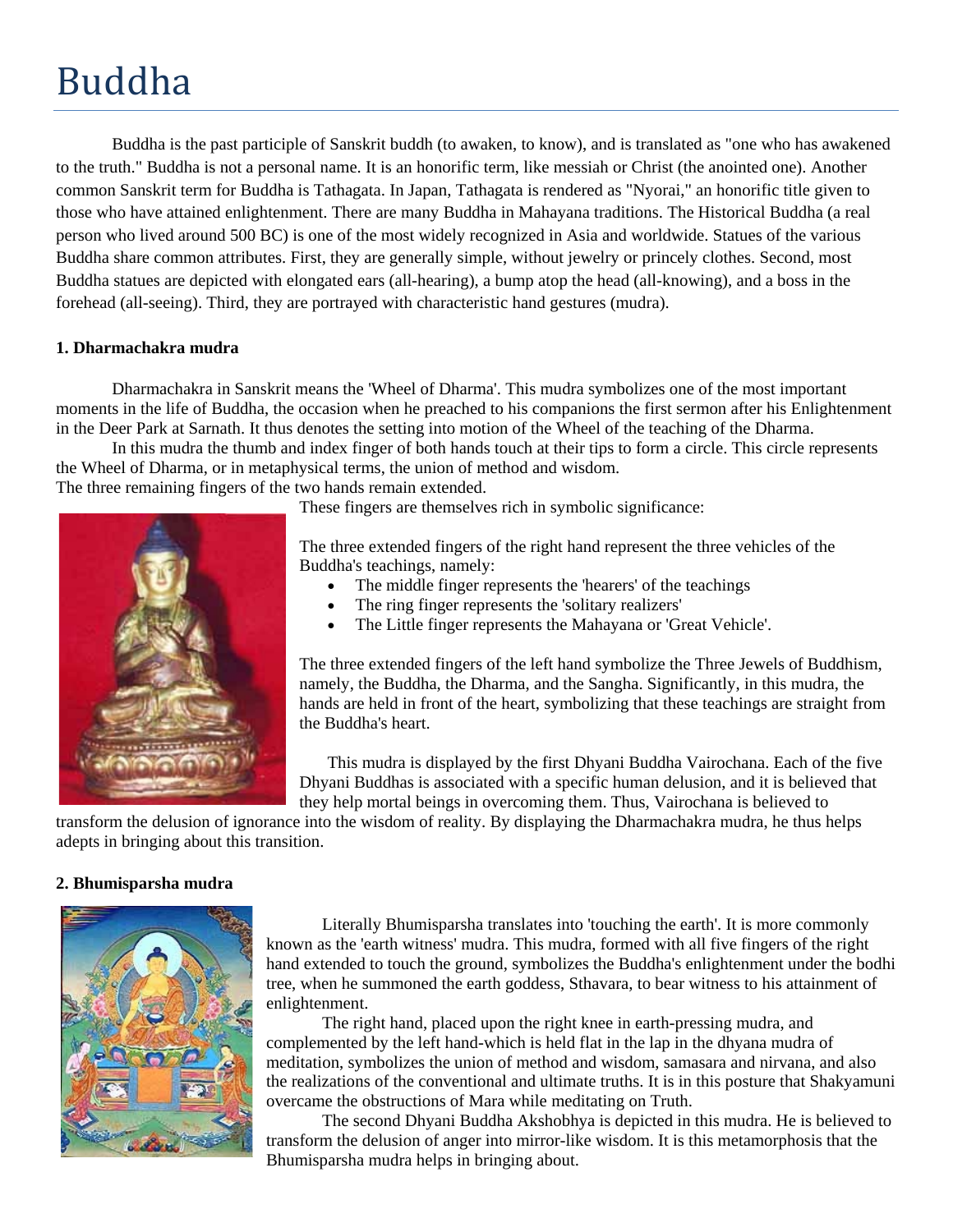#### **3. Varada mudra**

This mudra symbolizes charity, compassion and boon-granting. It is the mudra of the accomplishment of the wish to devote oneself to human salvation. It is nearly always made with the left hand, and can be made with the arm hanging naturally at the side of the body, the palm of the open hand facing forward, and the fingers extended.



The five extended fingers in this mudra symbolize the following five perfections:

- Generosity
- **Morality**
- Patience
- Effort
- Meditative concentration

This mudra is rarely used alone, but usually in combination with another made with the right hand, often the Abhaya mudra (described below). This combination of Abhaya and Varada mudras is called Segan Semui-in or Yogan Semui-in in Japan.

Ratnasambhava, the third Dhyani Buddha displays this mudra. Under his spiritual guidance, the delusion of pride becomes the wisdom of sameness. The Varada mudra is the key to this transformation.

#### **4. Dhyana mudra**

The Dhyana mudra may be made with one or both hands. When made with a single hand the left one is placed in the lap, while the right may be engaged elsewhere. The left hand making the Dhyana mudra in such cases symbolizes the female left-hand principle of wisdom. Ritual objects such as a text, or more commonly an alms bowl symbolizing renunciation, may be placed in the open palm of this left hand.

When made with both hands, the hands are generally held at the level of the stomach or on the thighs. The right hand is placed above the left, with the palms facing upwards, and the fingers extended. In some cases the thumbs of the two hands may touch at the tips, thus forming a mystic triangle. The esoteric sects obviously attribute to this triangle a multitude of meanings, the most important being the identification with the mystic fire that consumes all impurities. This triangle is also said to represent the Three Jewels of Buddhism, mentioned above, namely the Buddha himself, the Good Law and the Sangha.

The Dhyana mudra is the mudra of meditation, of concentration on the Good law, and of the attainment of spiritual perfection. According to tradition, this mudra derives from the one assumed by the Buddha when meditating under the pipal tree before his Enlightenment. This gesture was also adopted since time immemorial, by yogis during their meditation and concentration exercises. It indicates the perfect balance of thought, rest of the senses, and tranquillity.



This mudra is displayed by the fourth Dhyani Buddha Amitabha, also known as Amitayus. By meditating on him, the delusion of attachment becomes the wisdom of discernment. The Dhyana mudra helps mortals achieve this transformation.

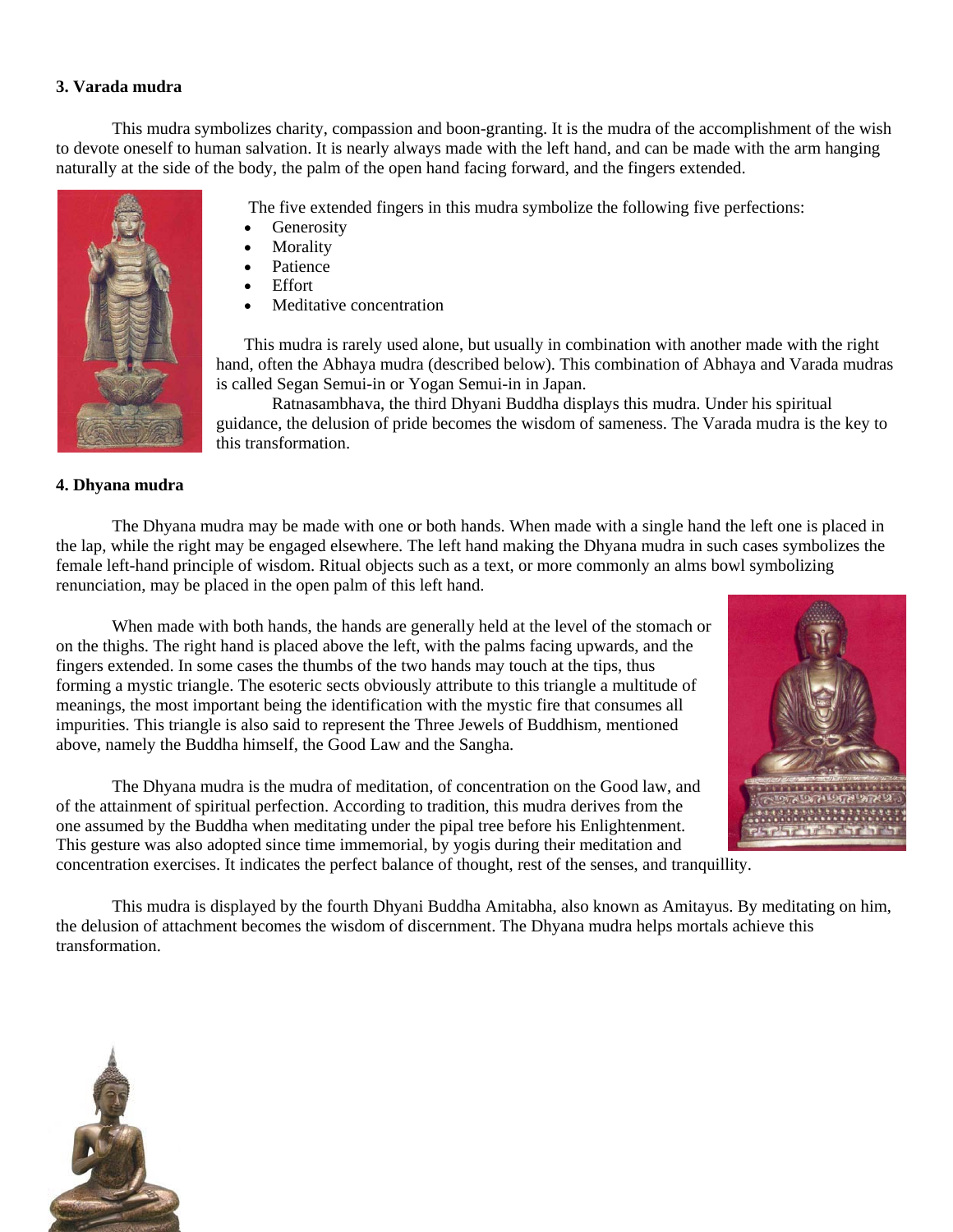## **5. Vitarka Mudra - Intellectual Argument, Debate, Appeasement**

The gesture of discussion and debate indicates communication and an explanation of the Dharma. The tips of the thumb and index finger touch, forming a circle. All other fingers are extended upwards. Sometimes the middle finger and thumb touch, which is gesture of great compassion. If the thumb and ring finger touch, they express the mudra of good fortune.

# **6. Abhaya Mudra**



Abhaya in Sanskrit means fearlessness. Thus this mudra symbolizes protection, peace, and the dispelling of fear. It is made with the right hand raised to shoulder height, the arm crooked, the palm of the hand facing outward, and the fingers upright and joined. The left hand hangs down at the side of the body. In Thailand, and especially in Laos, this mudra is associated with the movement of the walking Buddha (also called 'the Buddha placing his footprint'). It is nearly always used in images showing the Buddha upright, either immobile with the feet joined, or walking.

This mudra, which initially appears to be a natural gesture, was probably used from prehistoric times as a sign of good intentions - the hand raised and unarmed proposes friendship, or at least peace; since antiquity, it was also a gesture asserting power, as with the magna manus of the Roman Emperors who legislated and gave peace at the same time. Buddhist tradition has an interesting legend behind this mudra:

Devadatta, a cousin of the Buddha, through jealousy caused a schism to be caused among the disciples of Buddha. As Devadatta's pride increased, he attempted to murder the Buddha. One of his schemes involved loosing a rampaging elephant into the Buddha's path.

But as the elephant approached him, Buddha displayed the Abhaya mudra, which immediately calmed the animal. Accordingly, it indicates not only the appeasement of the senses, but also the absence of fear.

In Gandhara art, this mudra was sometimes used to indicate the action of preaching. This is also the case in China where it is very commonly found in images of the Buddha, mainly in the Wei and Sui eras (fourth to seventh centuries).

The Abhaya mudra is displayed by the fifth Dhyani Buddha, Amoghasiddhi. He is also the Lord of Karma in the Buddhist pantheon. Amoghasiddhi helps in overcoming the delusion of jealousy. By meditating on him, the delusion of jealousy is transformed into the wisdom of accomplishment. This transformation is hence the primary function of the Abhaya mudra.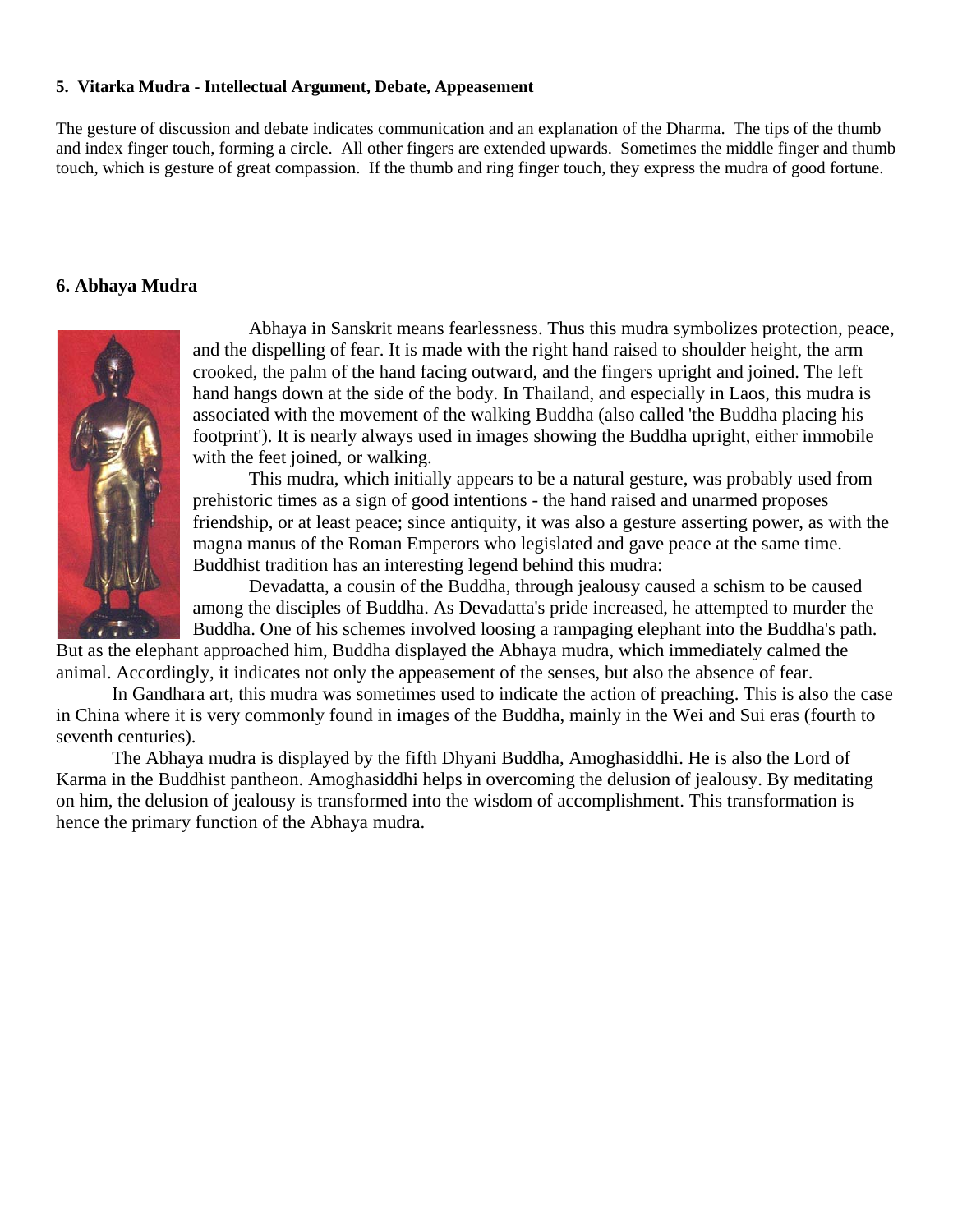# **Buddhist Symbols**

Since the making of human images of the Buddha was considered sacrilegious for a long time, Buddhist visual art has produced an elaborate vocabulary of symbolic and iconic forms of expressions. A great variety of Buddhist symbols is found in temples and in Buddhist visual art and literature. The following eight figures are among the more common ones. The lotus, the wheel, and the stupa can be seen in almost every Buddhist temple. One may understand these symbols as visual mantras. Contemplating these figures is an exercise in meditation to establish inner contact with the aspect that is represented.



**Lotus Flower** Padma - Symbol of Purity. Can be of any colour except blue.



**Chattra** A parasol - protection against all evil; high rank.



**Dharmachakra** The wheel of the law. The eight spokes represent the eightfold path.

Banner - the victory of the Buddha's teachings.

**Dhvaja**



**Stupa** The stupa is a symbolic grave monument where relics or the ashes of a holy monk are kept. It also symbolises the universe.



**Triratana** The three jewels - the Buddha, the Dhamma, and the Sangha.



**Deer**

The deer -usually in pairssymbolises the first sermon of the Buddha which was held in the deer park of Benares.



**Naga** The snake king. Vestige of pre-Buddhist fertility rituals and protector of the Buddha and the Dhamma.

# **Mudras**

Images of the Buddha were produced from the fifth century onwards. The sacred nature of the representation is reflected in the artistic goal of creating an aura of equanimity, perfection, and holiness. The large number of rules governing the execution of a portrayal or a statue require an erudite understanding of Buddhist symbolism. Any Buddha figure made by a skilled artist exhibits a multitude of characteristics that communicate subtle meanings and intentions to the viewer. The most important of these characteristics are perhaps the mudras, or hand gestures, of the Buddha. These well-defined gestures have a fixed meaning throughout all styles and periods of Buddha images.